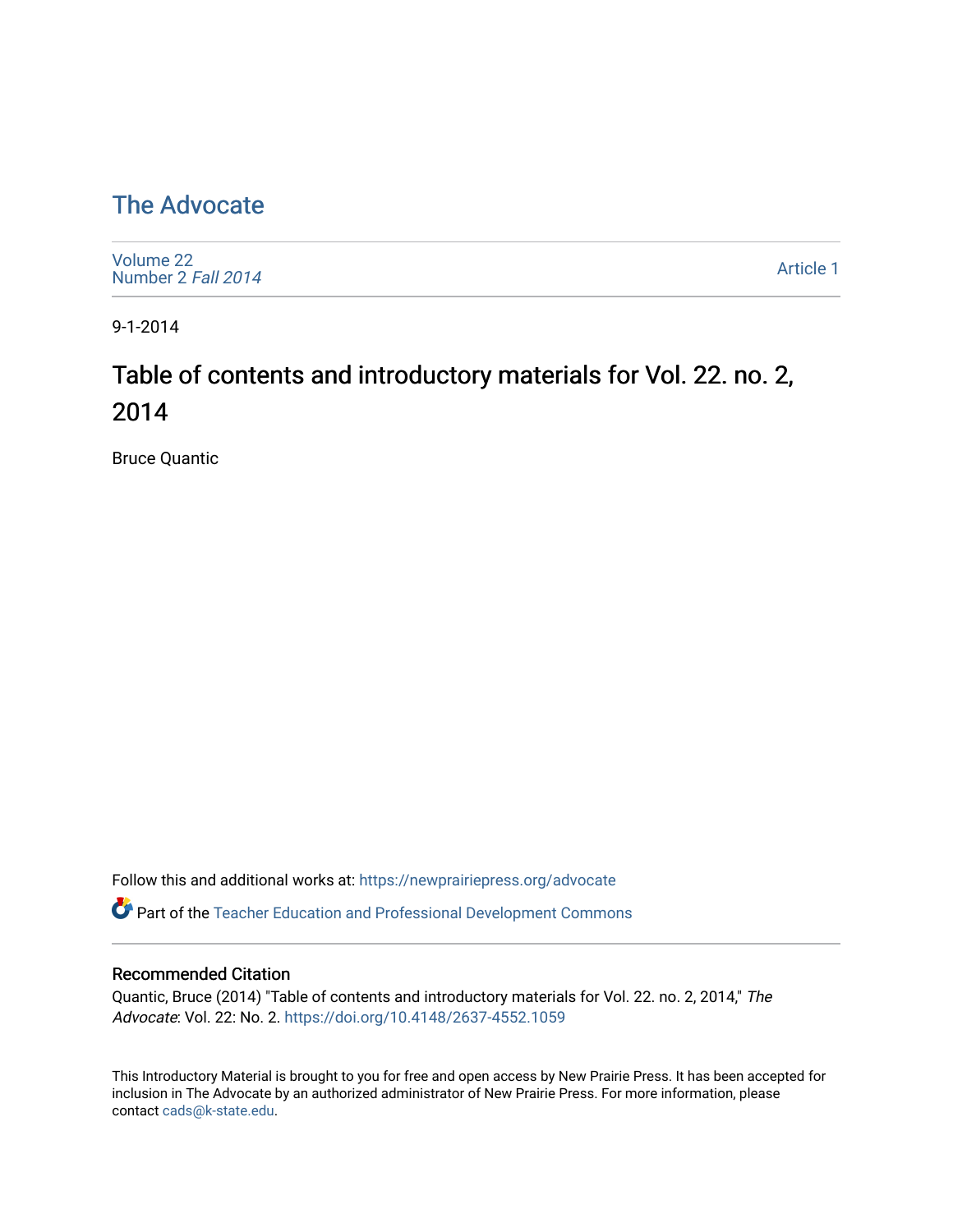#### Table of contents and introductory materials for Vol. 22. no. 2, 2014

#### Abstract

This content includes the table of contents and editorial information for vol. 22, issue 2 (Fall 2014).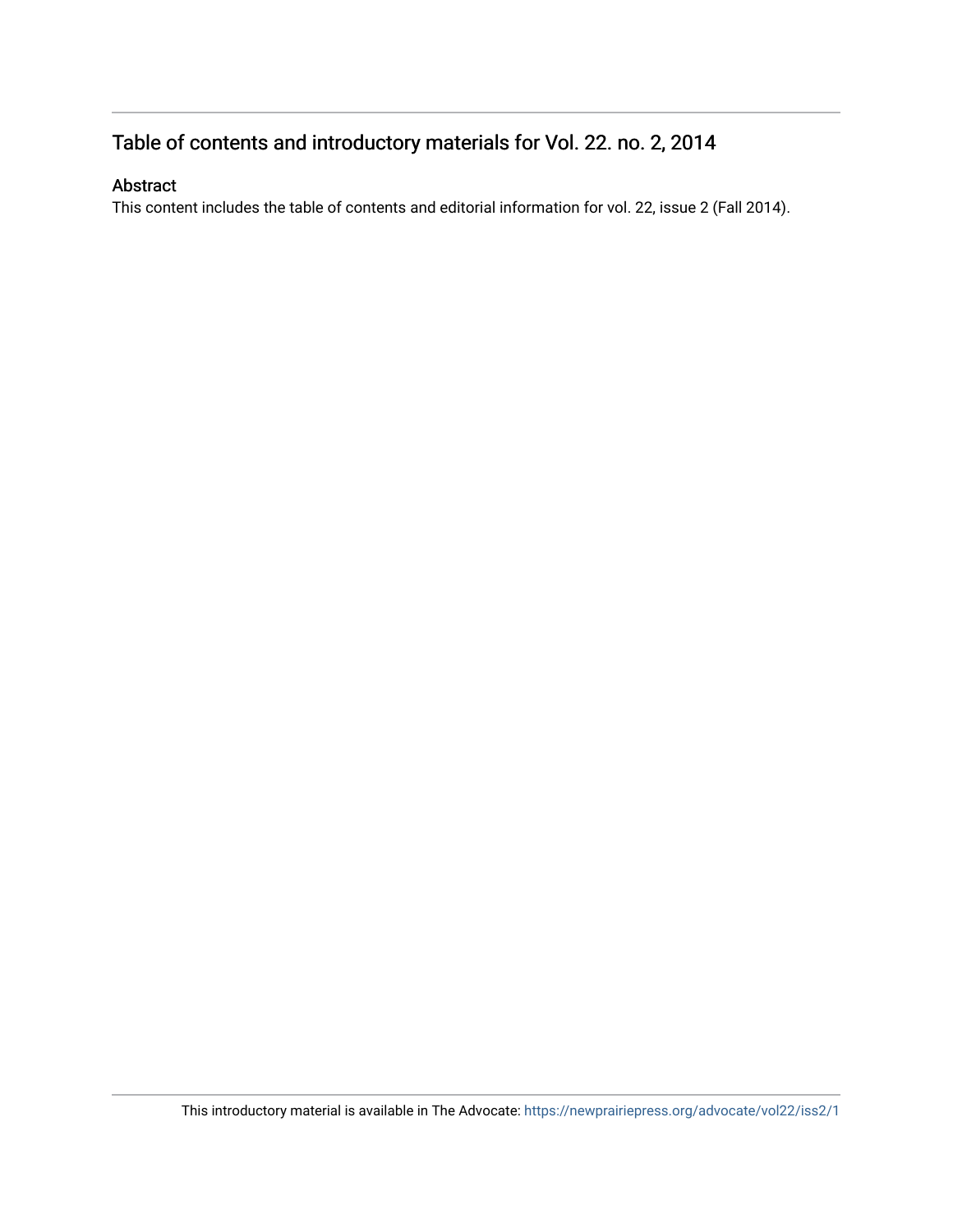Quantic: Table of contents and introductory materials for Vol. 22. no. 2,



Fall 2014 - Winter 2015 **Vol. 22, No. 2** Vol. 22, No. 2

#### **The official publication of the Association of Teacher Educators – Kansas**

Dr. Bruce Quantic, *Editor*

Sierra Deterding, *Web Content Manager/Layout Editor*

#### **Association of Teacher Educators - Kansas Executive Council**

Dr. Pam Green, *President* Southwestern College

Dr. Laurie Curtis, *Vice-President* Kansas State University

> Dr. Pam Sells, *Secretary* Pittsburg State University

Dr. Tim Fry, *Executive Director* Washburn University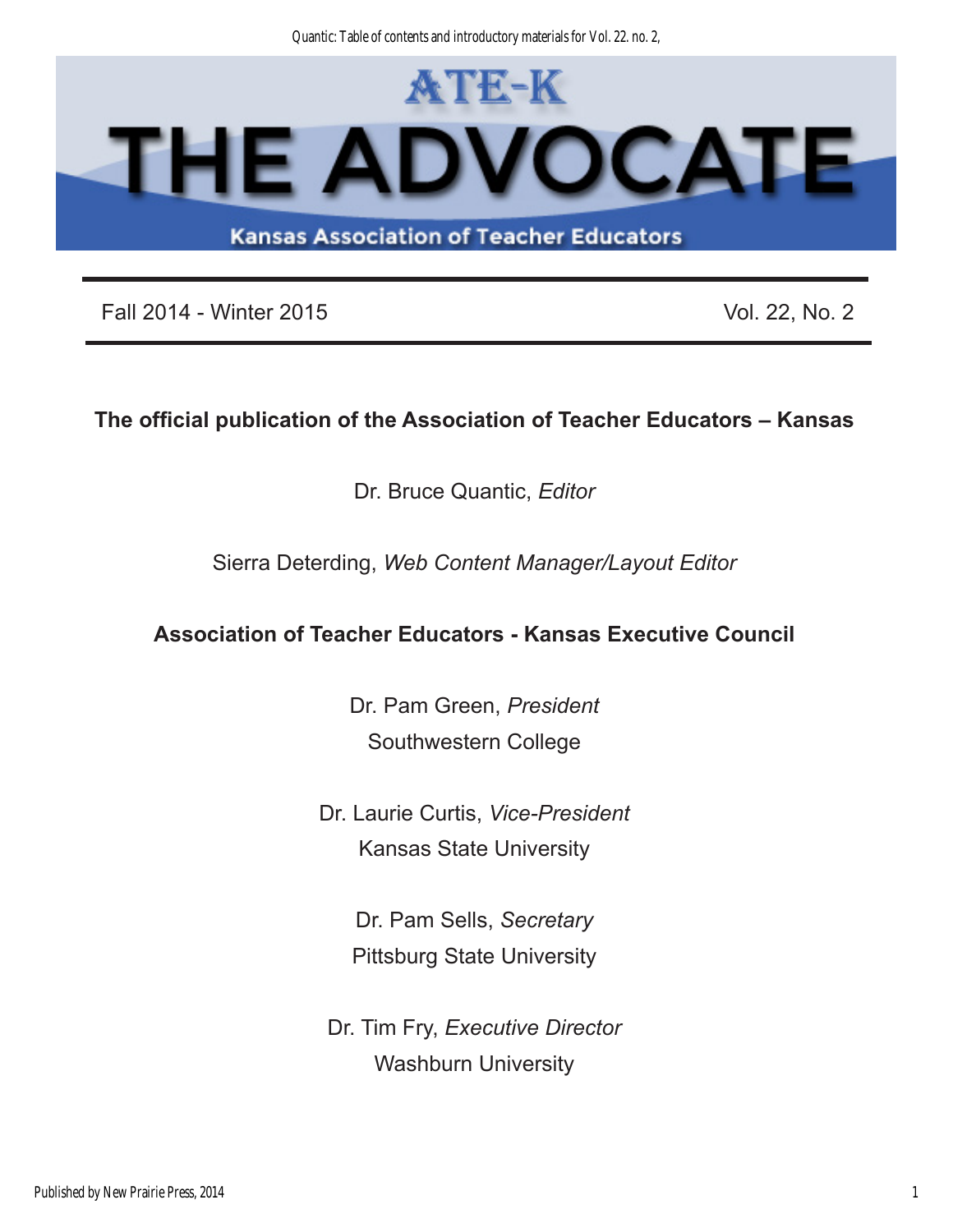# **Message from the President of ATE-K**

#### Greetings from ATE-K,

As the fall semester wraps up and a new year arrives, transitions abound. Fall turns to winter, the holiday season alters normal routines, and we ring out the old and ring in the new. Then the annual cycle recurs once again as another spring semester begins.

In almost every aspect of life, we are encompassed by change. As teacher educators, we can attest that is certainly true within the education profession. Be it updated standards, revised accreditation systems, new administrative leadership, or the latest and greatest program innovation, the myriad of factors impacting the path toward providing high quality education seems to be perpetually shifting.

It is often said that the only thing that is constant is change. Yet a popular sentiment contends that as humans, we are naturally resistant to change. However, as is evident in the works highlighted in this edition of the Advocate, teacher educators are being proactive in addressing the major challenges and ever evolving issues facing us as we endeavor to enhance pre-preparation experiences for our future teachers. The articles featured herein exemplify original research and best practices that are reflective of an array of noteworthy efforts recently undertaken to adapt and strengthen educator preparation programs across the state.

As author William Arthur Ward so sagely noted, "The pessimist complains about the wind, the optimist expects it to change, the realist adjusts the sails." As we embark on 2015, wishing you fresh perspectives, keen insights, and purposeful resolve as you strive to further advance teacher education and successfully navigate the winds of change.

Warm regards,

Pam Green, Ph.D.

Southwestern College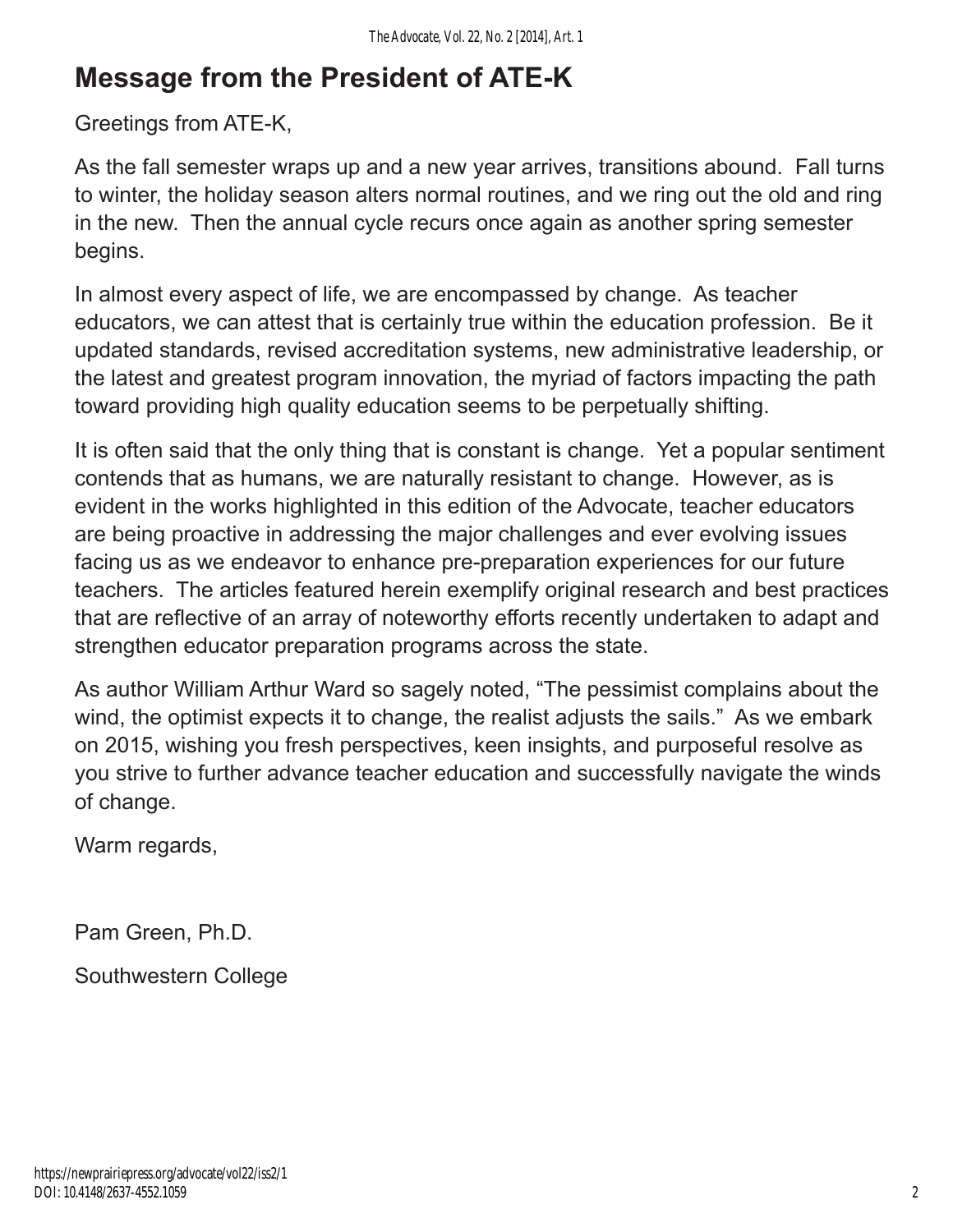## **Editor's Statement – The ADVOCATE Fall 2014 – Winter 2015**

The ATE-K organization provides a forum for research and ideas that promote teacher education in Kansas and across the country. By now you know that the ADVOCATE is online and can be accessed at: atekan.org. ATE (National) has a link to us on their website.

ATE-K invites members\* and non-members to submit manuscripts on research and best practices related to: Research in Teacher Education, Foundations, Technology, Supervision, Partnerships, Assessment, Professional Development, Curriculum, Innovations, Current Trends or "Theme Based" papers tied to an ATE meeting. (National level)

Our journal is peer-reviewed. Our reviewers are willing to make suggestions, ask for changes and pave the way for publishing your articles. Generally, they look for: **Quality of objectives, Quality of review of Research, Techniques, Data Source, Analyses and Results and Implications for Teacher Education.**

A membership fee of \$20 is a requirement for publication. This fee will also support the organization's expenses for publishing the journal. You can check on your membership status by contacting Dr. Tim Fry, Washburn University. ([tim.fry@washburn.edu\)](mailto:tim.fry@washburn.edu)

Deadlines are listed on the "Call for Papers" are found on our website: atekan. org. Articles should be sent to me at: [bquantic@yahoo.com](mailto:bquantic@yahoo.com) or to me at 1213 N. Hamilton Cir. Derby, KS 67037

Sincerely,

H. Bruce Quantic, Ed.D. Editor, ATE-K ADVOCATE